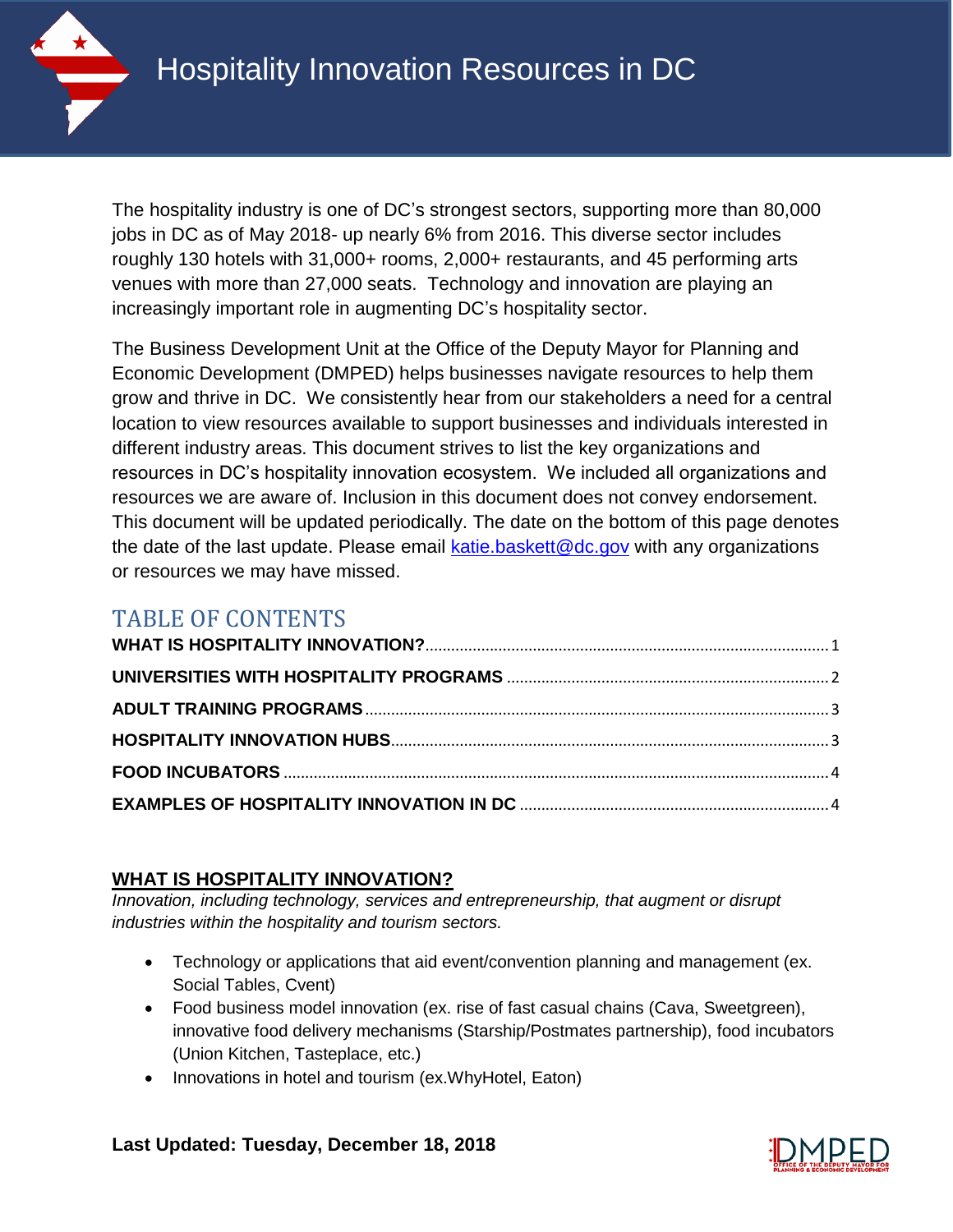

- Applications that support or enable new modes of acquiring hospitality-related services or products, including lodging, touring, and payment services (ex. Pack up and Go)
- Artificial intelligence that enhances the hospitality experience (ex. Hello Alfred installation at H Street apartments)

# <span id="page-1-0"></span>**UNIVERSITIES WITH HOSPITALITY PROGRAMS**

#### **Georgetown University**

[Master of Professional Studies in Global Hospitality Leadership](https://scs.georgetown.edu/programs/367/master-of-professional-studies-in-global-hospitality-leadership/overview?utm_source=Google&utm_medium=Search&utm_campaign=FY19_Search_GHL&gclid=CjwKCAjwzqPcBRAnEiwAzKRgS5fe2kbWreCOqRmkAdDBjS32L4ME4kkGOq1CaPKcpQ0U1uHTAaTwghoCYl4QAvD_BwE) prepares students to excel within and address the challenges facing the modern-day hospitality industry.

### **George Washington University**

[Graduate Certificate in Hospitality Management](https://www.programs.gwu.edu/hospitality-management) is based on a multidisciplinary approach and provides specialized knowledge in hotel development and management.

[Bachelors of Business Administration](https://business.gwu.edu/academics/programs/undergraduate/bba/sport-event-hospitality-management) with a concentration in sport, event, and hospitality management.

[Master of Tourism Administration](https://business.gwu.edu/academics/programs/specialized-masters/mta/academic-program/hospitality-management) combines the study and practice of successfully achieving organizational goals within businesses such as hotels, restaurants, attractions, tour companies, airlines and other travel-related service providers.

## **Howard University**

[Bachelor of Business Administration in Hospitality Management](https://bschool.howard.edu/majors/hospitality/) offers a curriculum that is designed to provide both theoretical and practical experience to address the changing needs of the hospitality industry.

## **Trinity University**

[Bachelors in Business Administration](https://www.trinitydc.edu/programs/business-administration-with-hospitality-management/) with a concentration in Hospitality Management provides students with the necessary skills and knowledge to manage individual and chain hotels, including everything from the entertainment to the transportation facets of the business.

#### **University of District of Columbia**

[Associate of Applied Sciences](https://www.udc.edu/cc/programs-majors/hospitality-management-aas/) in Hospitality Management and Tourism provides students with the knowledge and skills needed to serve in entry-level positions in the hospitality industry.

[UDC](https://www.udc.edu/cc/workforce-development/) also offers [workforce development courses](http://docs.udc.edu/wd/WDLL_CourseCatalog.pdf) in Guest Service- Hospitality, Front Desk Representative, Guestroom Attendant, Hotel Property Maintenance, and Restaurant Server. These courses confer certifications from the American Hotel and Lodging Educational Institute (AHLEI). These courses are offered at no cost to District residents.

#### **Potomac University**

**Last Updated: Tuesday, December 18, 2018**

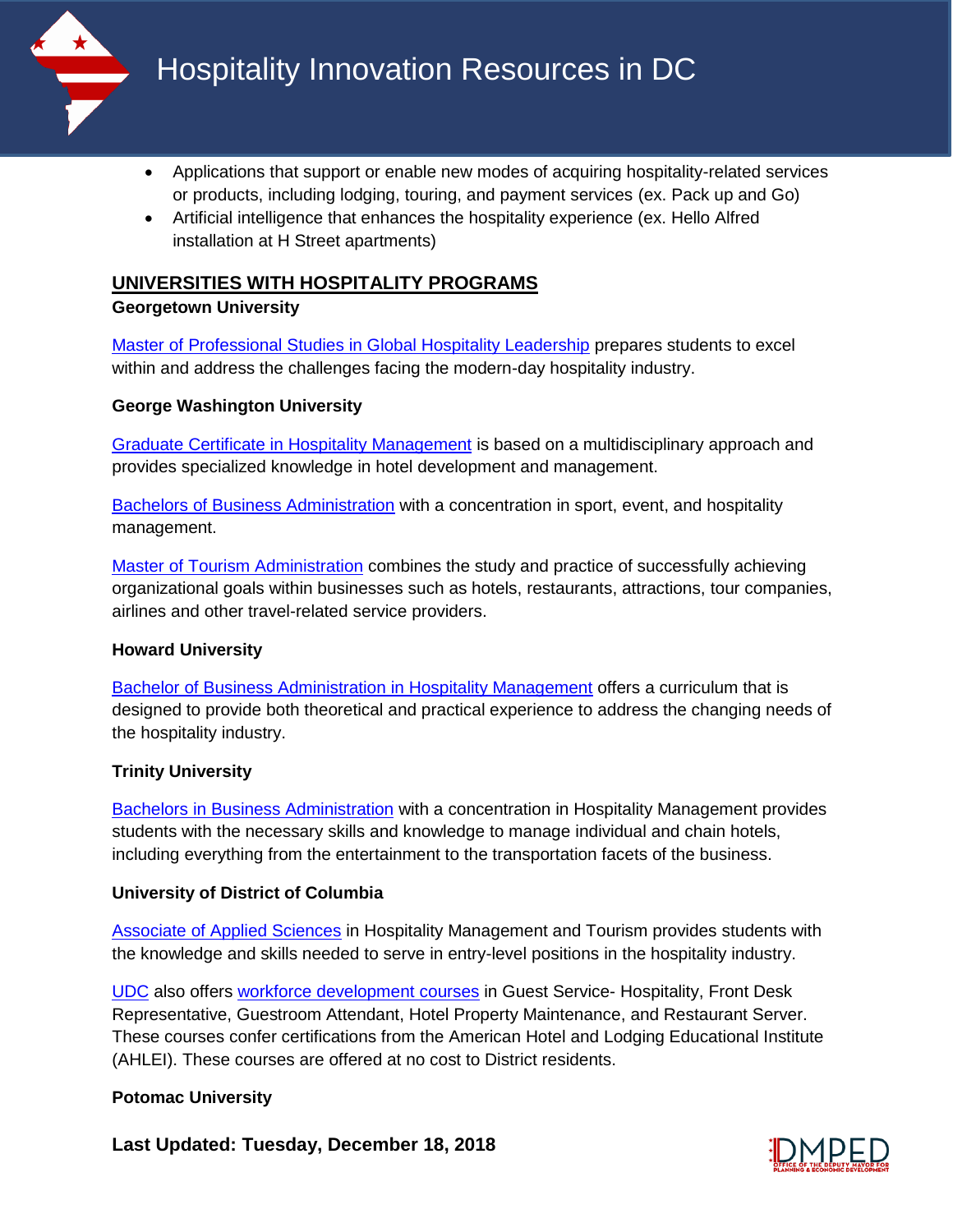[Bachelor of Science in Hospitality and Tourism Management](http://potomac.edu/degree-programs/undergraduate/hospitality/) prepares students for managerial positions in the dynamic and increasingly global hospitality and tourism industry, as well as for the development of human resources in this field.

## <span id="page-2-0"></span>**ADULT TRAINING PROGRAMS**

[Goodwill of Greater Washington](https://www.dcgoodwill.org/education/training-programs/hospitality/) offers a free Hospitality job training program that prepares students for work in entry-level hospitality jobs. The program offers classes taught by hospitality professionals, industry recognized credentials, career coaching, and 1-on-1 job placement assistance.

[Career Technical Institute](https://careertechnical.edu/programs/hospitality/) offers an [Associates degree](https://careertechnical.edu/hosp/Gedt.html) in Associate of Applied Science in Hospitality and an [undergraduate certificate](https://careertechnical.edu/hosp/Gedt_Undergrad.html) in hospitality.

[Amala Lives Institute](http://www.amalalivesinstitute.org/programs.html) offers training programs in the hospitality and culinary arts.

[United Planning Organization \(UPO\)](https://www.upo.org/) offers a [Hospitality and Tourism Industry Service worker](https://www.upo.org/workforce-institute/)  [training program](https://www.upo.org/workforce-institute/) which helps students prepare to take and pass the American Hotel & Lodging Educational Institute's national certificate exam. They also offer a Culinary Arts Professional training program which teaches students how to prepare, present, serve, and manage food and get the skills to pass the certified food protection manager exam.

The Line Hotel offers a [free 8-week summer training program](https://thelinehotel.s3.amazonaws.com/content/uploads/sites/2/2018/05/LINE-Sessions-Package-Final-application.pdf) for Ward 1 DC residents. The Line Sessions offers a broad intro to all facets of working in a hotel. Each 3-hour session complements traditional programs with skill-sharing around pillars of the creative economy, from food & beverage to sales, marketing, and social media. Successful completion of the full LINE Sessions syllabus guarantees an interview with the LINE DC.

[Carlos Rosario International Public Charter School](https://www.carlosrosario.org/courses/class-listings/career-training/culinary-arts-academy/) offers a 10-month program that provides a foundation for students interested in a career in the culinary arts.

[DC Central Kitchen](https://dccentralkitchen.org/enroll/) offers a 14-week, intensive training program that provides culinary arts education, career readiness training, and real-world internships. All admitted students receive full scholarships to attend the program.

#### <span id="page-2-1"></span>**HOSPITALITY INNOVATION HUBS**

[Travel Experience Incubator-](https://www.1776.vc/travel-experience-incubator-challenge/) is a partnership between Marriott International, Accenture Interactive, and 1776 to help create solutions that increase connectedness and enhance the guest experience at each stage of the travel journey. [Learn more here.](http://news.marriott.com/2017/07/accenture-interactive-marriott-international-1776-launch-travel-experience-incubator/)

[Hilton Innovation Gallery-](https://www.hotelmanagement.net/tech/hilton-launches-innovation-gallery) is a first-of-its-kind incubator and experiential showcase for cuttingedge product developments that will shape the future of Hilton hospitality. The gallery is located besides its HQ in Tysons Corner.

**Last Updated: Tuesday, December 18, 2018**